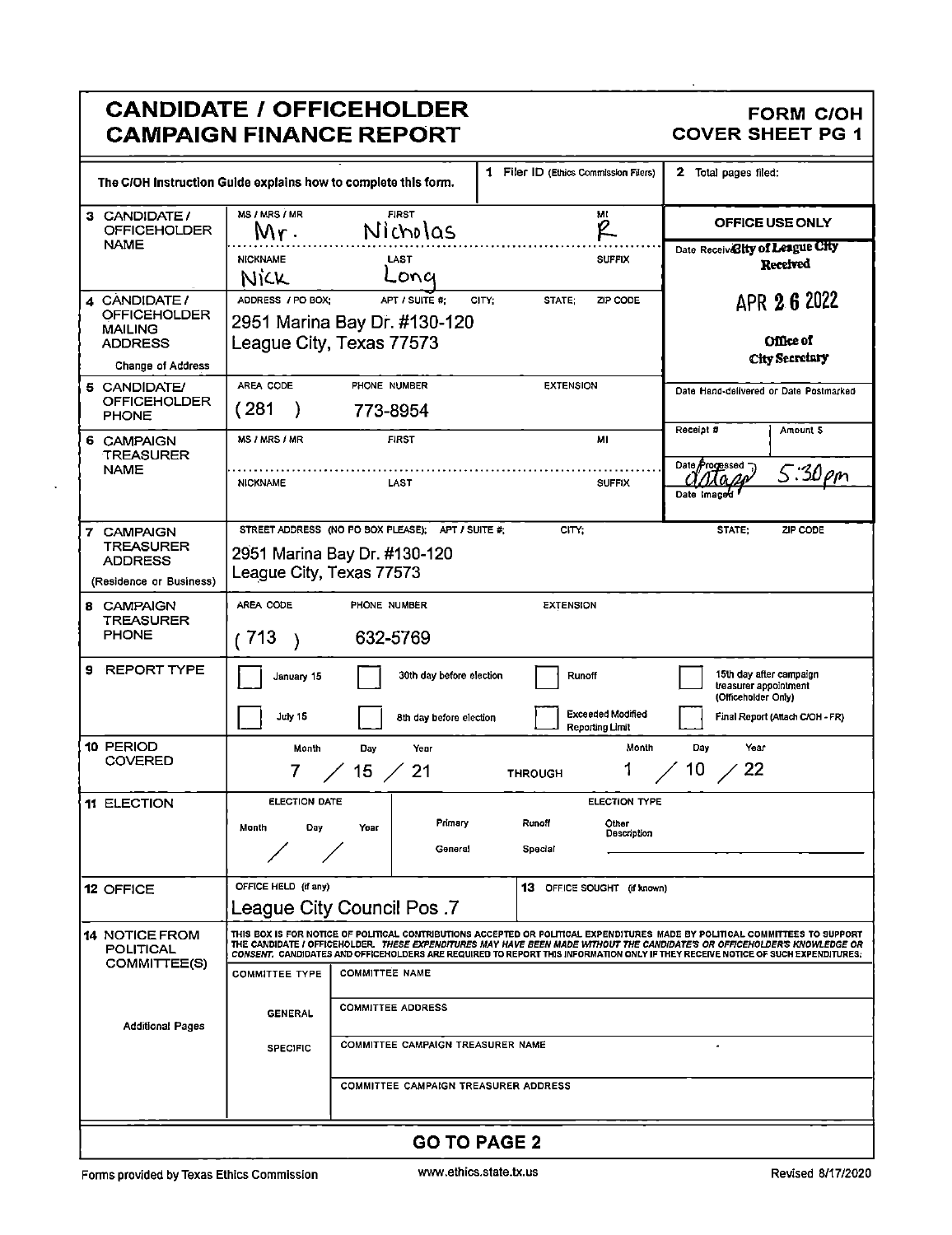## **CANDIDATE / OFFICEHOLDER CAMPAIGN FINANCE REPORT**

#### **FORM C/OH COVER SHEET PG 2**

| 15 C/OH NAME<br>Nicholas R. Long                                                                                                                                                                                               |                                                                                                                                                                                             | 16 Filer ID (Ethics Commission Filers)                                                    |
|--------------------------------------------------------------------------------------------------------------------------------------------------------------------------------------------------------------------------------|---------------------------------------------------------------------------------------------------------------------------------------------------------------------------------------------|-------------------------------------------------------------------------------------------|
| <b>17 CONTRIBUTION</b><br><b>TOTALS</b>                                                                                                                                                                                        | 1 <sub>1</sub><br>TOTAL UNITEMIZED POLITICAL CONTRIBUTIONS (OTHER THAN<br>PLEDGES, LOANS, OR GUARANTEES OF LOANS, OR<br>CONTRIBUTIONS MADE ELECTRONICALLY)                                  | \$<br>500.00                                                                              |
|                                                                                                                                                                                                                                | <b>TOTAL POLITICAL CONTRIBUTIONS</b><br>2.<br>(OTHER THAN PLEDGES, LOANS, OR GUARANTEES OF LOANS)                                                                                           | \$<br>500.00                                                                              |
| <b>EXPENDITURE</b><br><b>TOTALS</b>                                                                                                                                                                                            | 3.<br>TOTAL UNITEMIZED POLITICAL EXPENDITURE.                                                                                                                                               | 0.00<br>\$                                                                                |
|                                                                                                                                                                                                                                | 4.<br><b>TOTAL POLITICAL EXPENDITURES</b>                                                                                                                                                   | 5,035.00<br>\$                                                                            |
| <b>CONTRIBUTION</b><br><b>BALANCE</b>                                                                                                                                                                                          | 5.<br>TOTAL POLITICAL CONTRIBUTIONS MAINTAINED AS OF THE LAST DAY<br>OF REPORTING PERIOD                                                                                                    | 30,500.00<br>\$                                                                           |
| <b>OUTSTANDING</b><br><b>LOAN TOTALS</b>                                                                                                                                                                                       | 6.<br>TOTAL PRINCIPAL AMOUNT OF ALL OUTSTANDING LOANS AS OF THE<br>LAST DAY OF THE REPORTING PERIOD                                                                                         | \$31,103.04                                                                               |
| <b>18 SIGNATURE</b>                                                                                                                                                                                                            | I swear, or affirm, under penalty of perjury, that the accompanying report is true and correct and includes all information<br>required to be reported by me under Title 15, Election Code. |                                                                                           |
|                                                                                                                                                                                                                                |                                                                                                                                                                                             |                                                                                           |
|                                                                                                                                                                                                                                |                                                                                                                                                                                             | Signature of Candidate or Officeholder                                                    |
|                                                                                                                                                                                                                                |                                                                                                                                                                                             |                                                                                           |
|                                                                                                                                                                                                                                | Please complete either option below:                                                                                                                                                        |                                                                                           |
|                                                                                                                                                                                                                                |                                                                                                                                                                                             |                                                                                           |
| (1) Affidavit                                                                                                                                                                                                                  | <b>DIANA M STAPP</b><br>Notary ID #6152012<br>My Commission Expires<br>September 29, 2023                                                                                                   |                                                                                           |
| NOTARY STAMP / SEAL                                                                                                                                                                                                            |                                                                                                                                                                                             |                                                                                           |
|                                                                                                                                                                                                                                | Sworn to and subscribed before me by Nicholas Long                                                                                                                                          | this the $\frac{\partial G}{\partial h}$ day of $A \rho N$                                |
| $20 \text{ } d \lambda$<br>ana                                                                                                                                                                                                 | to certify which, witness my hand and seal of office.<br>SIANA M. STAPP<br>tage                                                                                                             |                                                                                           |
| Signature of officer administering oath                                                                                                                                                                                        | Printed name of officer administering oath                                                                                                                                                  | Title of officer administering oath                                                       |
|                                                                                                                                                                                                                                | OR                                                                                                                                                                                          |                                                                                           |
| (2) Unsworn Declaration                                                                                                                                                                                                        |                                                                                                                                                                                             |                                                                                           |
|                                                                                                                                                                                                                                |                                                                                                                                                                                             |                                                                                           |
| My address is the control of the control of the control of the control of the control of the control of the control of the control of the control of the control of the control of the control of the control of the control o |                                                                                                                                                                                             |                                                                                           |
|                                                                                                                                                                                                                                | (street)<br>(city)                                                                                                                                                                          | (state) (zip code)<br>(country)<br>$\overline{\phantom{0}}$ , 20 $\overline{\phantom{0}}$ |
|                                                                                                                                                                                                                                |                                                                                                                                                                                             | $\overline{(year)}$                                                                       |
|                                                                                                                                                                                                                                |                                                                                                                                                                                             | Signature of Candidate/Officeholder (Declarant)                                           |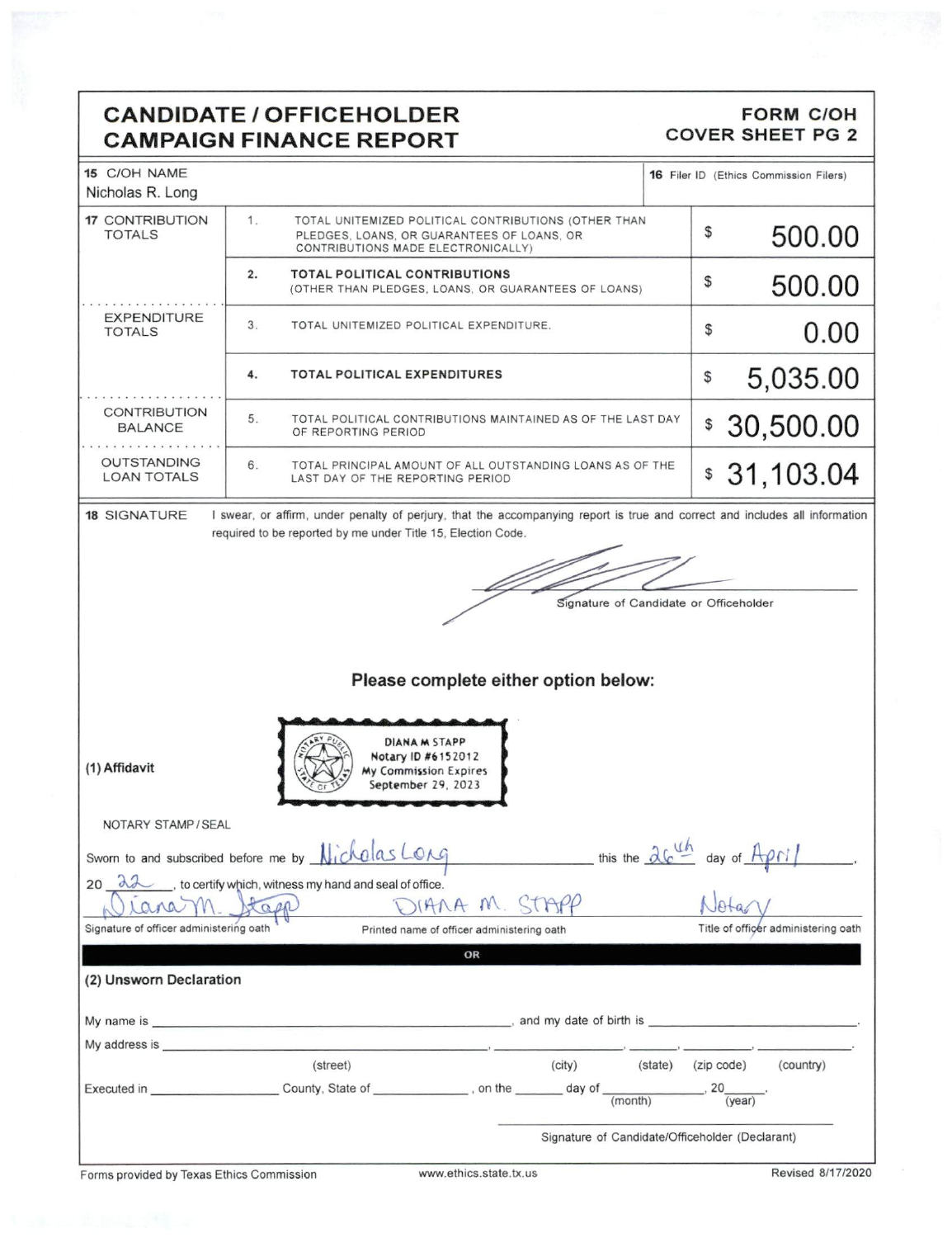l,

 $\boldsymbol{\lambda}$ 

## SUBTOTALS - C/OH FORM C/OH COVER SHEET PG 3

| 19 -<br><b>FILER NAME</b><br>20<br>Nicholas R. Long                                                 | Filer ID (Ethics Commission Filers) |
|-----------------------------------------------------------------------------------------------------|-------------------------------------|
| 21 SCHEDULE SUBTOTALS<br><b>NAME OF SCHEDULE</b>                                                    | <b>SUBTOTAL</b><br><b>AMOUNT</b>    |
| 1.<br>ш<br>SCHEDULE A1: MONETARY POLITICAL CONTRIBUTIONS                                            | 500.00<br>\$                        |
| 2.<br>SCHEDULE A2; NON-MONETARY (IN-KIND) POLITICAL CONTRIBUTIONS                                   | \$                                  |
| 3.<br>SCHEDULE B: PLEDGED CONTRIBUTIONS                                                             | \$                                  |
| <b>SCHEDULE E: LOANS</b><br>4.<br>■                                                                 | 30,000.00<br>\$                     |
| 5.<br>SCHEDULE F1: POLITICAL EXPENDITURES MADE FROM POLITICAL CONTRIBUTIONS                         | \$                                  |
| 6.<br><b>SCHEDULE F2: UNPAID INCURRED OBLIGATIONS</b>                                               | S                                   |
| 7.<br>SCHEDULE F3: PURCHASE OF INVESTMENTS MADE FROM POLITICAL CONTRIBUTIONS                        | \$                                  |
| 8.<br>SCHEDULE F4: EXPENDITURES MADE BY CREDIT CARD                                                 | S                                   |
| 9.<br><b>F</b><br>SCHEDULE G: POLITICAL EXPENDITURES MADE FROM PERSONAL FUNDS                       | 5,035.00<br>\$                      |
| 10.<br>SCHEDULE H: PAYMENT MADE FROM POLITICAL CONTRIBUTIONS TO A BUSINESS OF C/OH                  | s                                   |
| 11.<br>SCHEDULE I: NON-POLITICAL EXPENDITURES MADE FROM POLITICAL CONTRIBUTIONS                     | \$                                  |
| SCHEDULE K: INTEREST, CREDITS, GAINS, REFUNDS, AND CONTRIBUTIONS RETURNED<br>12.<br><b>TO FILER</b> | \$                                  |

 $\bar{\mathbf{v}}$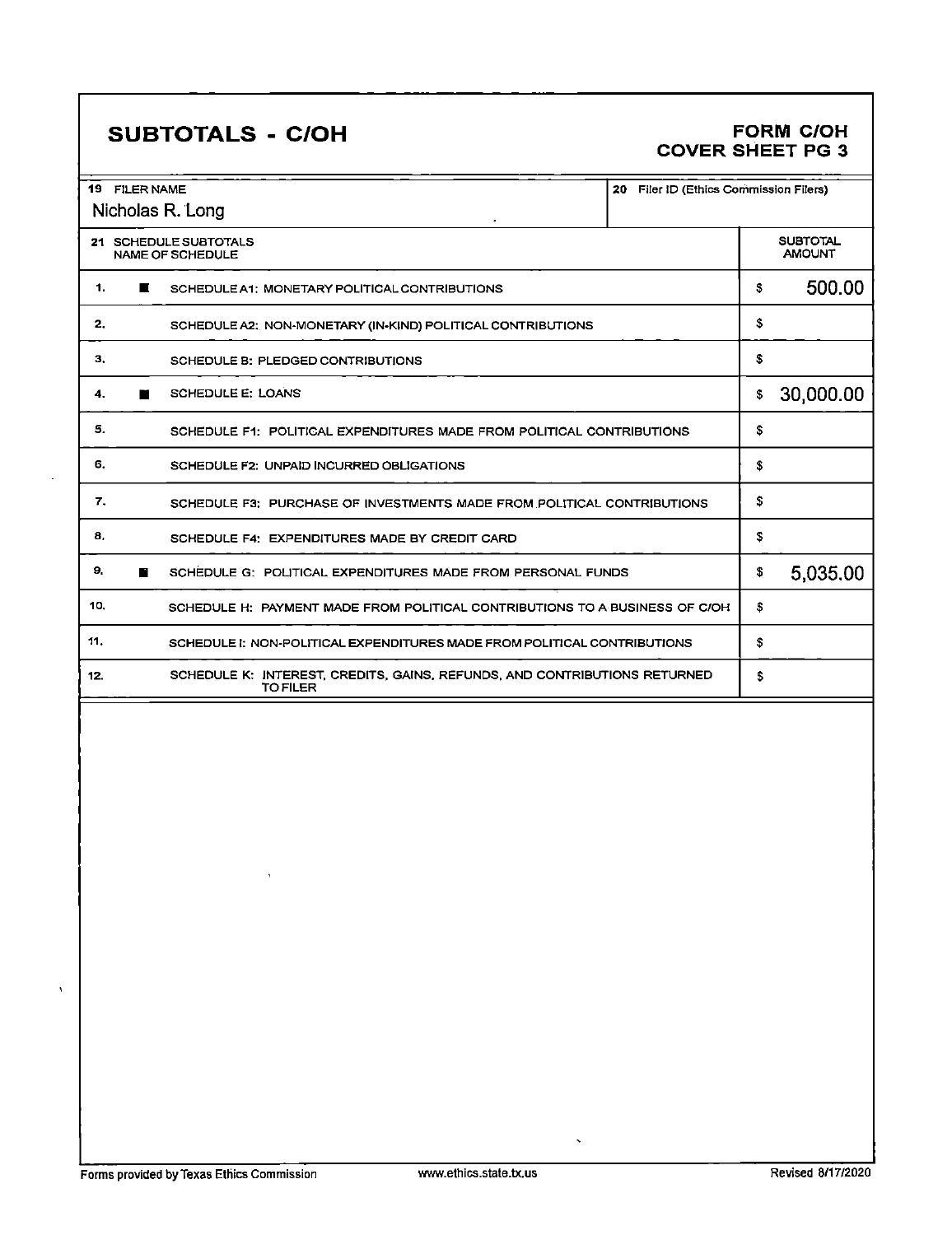|                                  | <b>MONETARY POLITICAL CONTRIBUTIONS</b>                                                                                                                        |                                                   | <b>SCHEDULE A1</b>                    |
|----------------------------------|----------------------------------------------------------------------------------------------------------------------------------------------------------------|---------------------------------------------------|---------------------------------------|
|                                  | If the requested information is not applicable, DO NOT include this page in the report.                                                                        |                                                   |                                       |
|                                  | The Instruction Guide explains how to complete this form.                                                                                                      |                                                   | 1 Total pages Schedule A1:            |
| 2 FILER NAME<br>Nicholas R. Long |                                                                                                                                                                |                                                   | 3 Filer ID (Ethics Commission Filers) |
| 4 Date                           | 5 Full name of contributor<br>Johan Patterson                                                                                                                  | out-of-state PAC (ID#; example out-               | 7 Amount of contribution (\$)         |
| 10/18/2021                       | 6 Contributor address:<br>City: State; Zip Code<br>1 Greenway Plaza Ste. 225, Houston, Texas 77046                                                             |                                                   | 250.00                                |
| engineer                         | 8 Principal occupation / Job title (See Instructions)                                                                                                          | 9 Employer (See Instructions)<br><b>DEC</b>       |                                       |
| Date                             | Full name of contributor                                                                                                                                       |                                                   | Amount of contribution (\$)           |
| 09/23/2021                       | <b>Jim Russ</b><br>Contributor address;<br>10011 Meadowglen Lane, Houston, Texas 77042                                                                         | City; State; Zip Code                             | 250.00                                |
| engineer                         | Principal occupation / Job title (See Instructions)                                                                                                            | <b>Employer (See Instructions)</b><br><b>EHRA</b> |                                       |
| Date                             | Full name of contributor                                                                                                                                       |                                                   | Amount of contribution (\$)           |
|                                  | Contributor address;                                                                                                                                           | City; State: Zip Code                             |                                       |
|                                  | Principal occupation / Job title (See Instructions)                                                                                                            | <b>Employer (See Instructions)</b>                |                                       |
| Date                             | Full name of contributor<br>out-of-state PAC (ID#;                                                                                                             |                                                   | Amount of contribution (\$)           |
|                                  | Contributor address:<br>City;                                                                                                                                  | State; Zip Code                                   |                                       |
|                                  | Principal occupation / Job title (See Instructions)                                                                                                            | <b>Employer (See Instructions)</b>                |                                       |
|                                  |                                                                                                                                                                |                                                   |                                       |
|                                  |                                                                                                                                                                |                                                   |                                       |
|                                  |                                                                                                                                                                |                                                   |                                       |
|                                  | ATTACH ADDITIONAL COPIES OF THIS SCHEDULE AS NEEDED<br>If contributor is out-of-state PAC, please see Instruction guide for additional reporting requirements. |                                                   |                                       |

 $\hat{\mathbf{r}}$ 

 $\overline{\mathcal{L}}$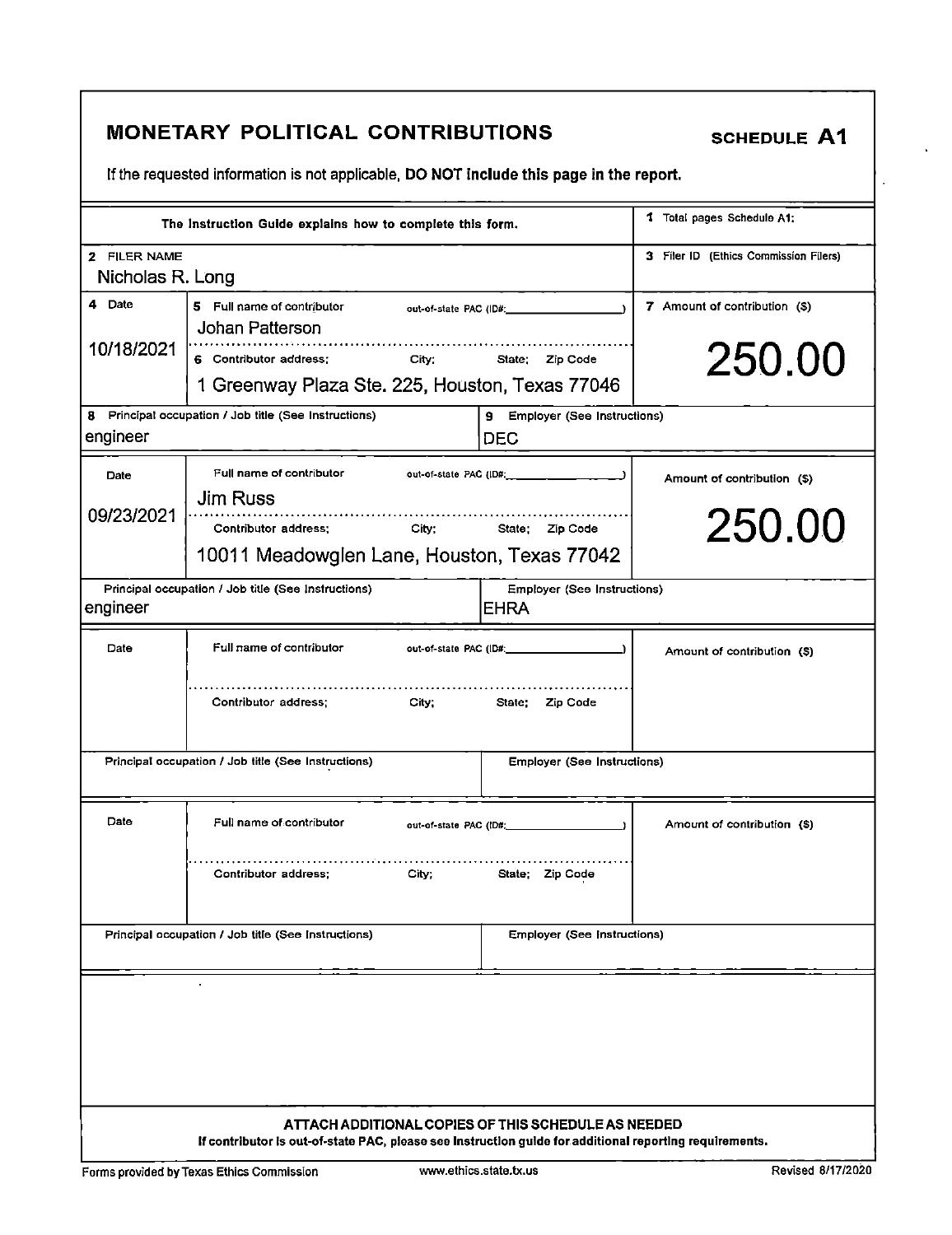| <b>LOANS</b>                                  |                                                                                                    |                                                     | <b>SCHEDULE E</b>                                     |
|-----------------------------------------------|----------------------------------------------------------------------------------------------------|-----------------------------------------------------|-------------------------------------------------------|
|                                               | If the requested information is not applicable, DO NOT include this page in the report.            |                                                     |                                                       |
|                                               | The Instruction Guide explains how to complete this form.                                          |                                                     | 1<br>Total pages Schedule E:                          |
| 2 FILER NAME                                  |                                                                                                    |                                                     | $\mathbf{3}$<br>Filer ID (Ethics Commission Filers)   |
| Nicholas Long                                 |                                                                                                    |                                                     |                                                       |
|                                               | 4 TOTAL OF UNITEMIZED LOANS                                                                        |                                                     | \$<br>30,000.00                                       |
| 5.<br>Date of loan                            | Name of lender<br>7.                                                                               | out-of-state PAC (ID#.<br>$\rightarrow$             | 9 Loan Amount (\$)                                    |
| 12/15/2021                                    | Nick Long                                                                                          |                                                     | 30,000.00                                             |
| 6<br>Is lender<br>a financial<br>Institution? | 8 Lender address:<br>City;                                                                         | Zip Code<br>State:                                  | 10 Interest rate<br>0.00                              |
| N                                             | 2591 Marina Bay Drive, League City TX 77573                                                        |                                                     | 11 Maturity date<br>01/01/2024                        |
|                                               | 12 Principal occupation / Job title (See Instructions)                                             | 13 Employer (See Instructions)                      |                                                       |
| Consultant                                    |                                                                                                    | Gallagher                                           |                                                       |
| 14 Description of Collateral<br>■ none        |                                                                                                    | 15<br>✔<br>account (See Instructions)               | Check if personal funds were deposited into political |
| 16 GUARANTOR                                  | 17 Name of guarantor                                                                               |                                                     | 19 Amount Guaranteed (\$)                             |
| <b>INFORMATION</b>                            |                                                                                                    |                                                     |                                                       |
|                                               | 18 Guarantor address;<br>City;                                                                     | State;<br>Zip Code                                  |                                                       |
| not applicable                                |                                                                                                    |                                                     |                                                       |
| 20 Principal Occupation (See Instructions)    |                                                                                                    | 21 Employer (See Instructions)                      |                                                       |
| Date of loan                                  | Name of lender<br>out-of-state PAC (ID#:                                                           |                                                     | Loan Amount (\$)                                      |
| is lender<br>a financial                      | Lender address;<br>City,                                                                           | Zip Code<br>State;                                  | Interest rate                                         |
| Institution?<br>N                             |                                                                                                    |                                                     | Maturity date                                         |
|                                               | Principal occupation / Job title (See Instructions)                                                | Employer (See Instructions)                         |                                                       |
| Description of Collateral<br>none             |                                                                                                    | account (See Instructions)                          | Check if personal funds were deposited into political |
| <b>GUARANTOR</b><br><b>INFORMATION</b>        | Name of guarantor                                                                                  |                                                     | Amount Guaranteed (\$)                                |
|                                               | City <sup>-</sup><br>Guarantor address;                                                            | State; Zip Code                                     |                                                       |
| not applicable                                |                                                                                                    |                                                     |                                                       |
|                                               | Principal Occupation (See Instructions)                                                            | <b>Employer (See Instructions)</b>                  |                                                       |
|                                               | If lender is out-of-state PAC, please see instruction guide for additional reporting requirements. | ATTACH ADDITIONAL COPIES OF THIS SCHEDULE AS NEEDED |                                                       |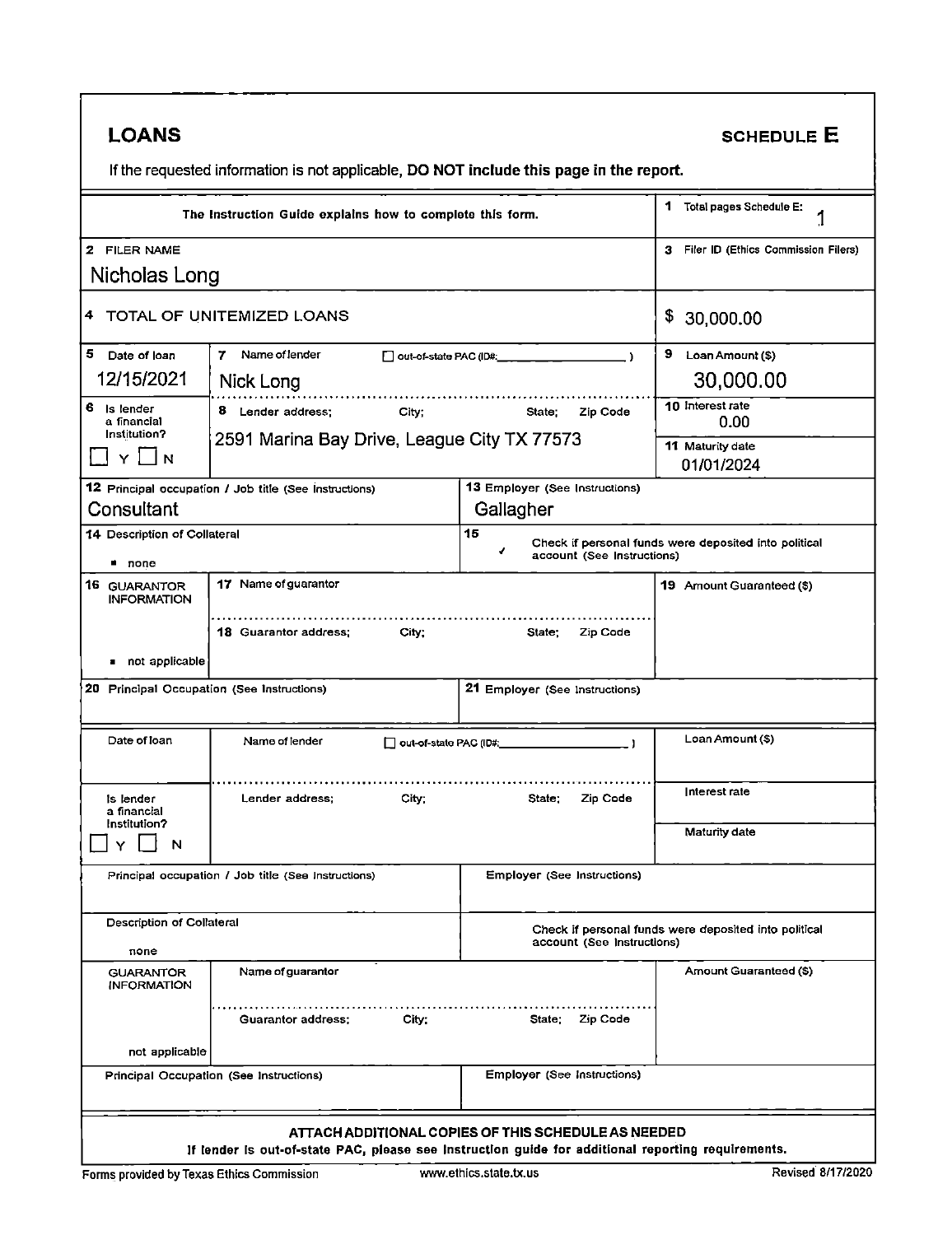# POLITICAL EXPENDITURES MADE FROM SCHEDULE G PERSONAL FUNDS<br>If the requested information is not applicable, DO NOT include this page in the report.

|                                                                                                                                                                                | <b>EXPENDITURE CATEGORIES FOR BOX 8(a)</b>                                                                                                                            |                                     |                                                                                                 |                                                                                                                                      |                                            |
|--------------------------------------------------------------------------------------------------------------------------------------------------------------------------------|-----------------------------------------------------------------------------------------------------------------------------------------------------------------------|-------------------------------------|-------------------------------------------------------------------------------------------------|--------------------------------------------------------------------------------------------------------------------------------------|--------------------------------------------|
| Advertising Expense<br>Accounting/Banking<br><b>Consulting Expense</b><br>Contributions/Donations Made By<br>Candidate/Officeholder/Political Committee<br>Credit Card Payment | <b>Event Expense</b><br>Fees<br>Food/Beverage Expense<br>Gift/Awards/Memorials Expense<br>Legal Services<br>The Instruction Guide explains how to complete this form. | Polling Expense<br>Printing Expense | Loan Repayment/Reimbursement<br>Office Overhead/Rental Expense<br>Salaries/Wages/Contract Labor | Solicitation/Fundraising Expense<br><b>Travel In District</b><br>Travel Out Of District<br>Other (enter a category not listed above) | Transportation Equipment & Related Expense |
| 1 Total pages Schedule G:                                                                                                                                                      | 2 FILER NAME                                                                                                                                                          |                                     |                                                                                                 | 3 Filer ID (Ethics Commission Filers)                                                                                                |                                            |
| 2                                                                                                                                                                              | Nicholas R. Long                                                                                                                                                      |                                     |                                                                                                 |                                                                                                                                      |                                            |
| 4 Date                                                                                                                                                                         | 5 Payee name                                                                                                                                                          |                                     |                                                                                                 |                                                                                                                                      |                                            |
| 07/26/2021                                                                                                                                                                     | Sandra Kelly                                                                                                                                                          |                                     |                                                                                                 |                                                                                                                                      |                                            |
| 6 Amount (\$)                                                                                                                                                                  | 7 Payee address;                                                                                                                                                      |                                     | City;                                                                                           | State:                                                                                                                               | Zip Code                                   |
| 1,495.00<br>Reimbursement from<br>political contributions<br>intended                                                                                                          |                                                                                                                                                                       |                                     | f                                                                                               |                                                                                                                                      |                                            |
| 8                                                                                                                                                                              | (a) Category (See Categories listed at the top of this schedule)                                                                                                      |                                     | (b) Description                                                                                 |                                                                                                                                      |                                            |
| <b>PURPOSE</b><br>OF<br><b>EXPENDITURE</b>                                                                                                                                     | <b>Consulting Expense</b>                                                                                                                                             |                                     | Social media                                                                                    |                                                                                                                                      |                                            |
|                                                                                                                                                                                | (c)<br>Check if travel outside of Texas. Complete Schedule T.                                                                                                         |                                     |                                                                                                 | Check if Austin, TX, officeholder living expense                                                                                     |                                            |
| 9<br>Complete ONLY if direct<br>expenditure to benefit C/OH                                                                                                                    | Candidate / Officeholder name<br>Nicholas R. Long                                                                                                                     |                                     | Office sought<br>League City Mayor                                                              |                                                                                                                                      | Office held<br>League City Council         |
| Date                                                                                                                                                                           | Payee name                                                                                                                                                            |                                     |                                                                                                 |                                                                                                                                      |                                            |
| 07/26/2021                                                                                                                                                                     | Sandra Kelly                                                                                                                                                          |                                     |                                                                                                 |                                                                                                                                      |                                            |
| Amount (\$)<br>395.00<br>Reimbursement from                                                                                                                                    | Payee address;                                                                                                                                                        |                                     | City;                                                                                           | State:                                                                                                                               | Zip Code                                   |
| political contributions<br>intended                                                                                                                                            |                                                                                                                                                                       |                                     |                                                                                                 |                                                                                                                                      |                                            |
| <b>PURPOSE</b>                                                                                                                                                                 | Category (See Categories listed at the top of this schedule)                                                                                                          |                                     | Description                                                                                     |                                                                                                                                      |                                            |
| OF<br><b>EXPENDITURE</b>                                                                                                                                                       | <b>Consulting Expense</b>                                                                                                                                             |                                     | Social Media                                                                                    |                                                                                                                                      |                                            |
|                                                                                                                                                                                | Check if travel outside of Texas, Complete Schedule T.                                                                                                                |                                     |                                                                                                 | Check if Austin, TX, officeholder living expense                                                                                     |                                            |
| Complete ONLY if direct                                                                                                                                                        | Candidate / Officeholder name                                                                                                                                         |                                     | Office sought                                                                                   |                                                                                                                                      | Office held                                |
|                                                                                                                                                                                | expenditure to benefit C/OH Nicholas R. Long                                                                                                                          |                                     | League City Mayor                                                                               |                                                                                                                                      | League City Council                        |
| Date                                                                                                                                                                           | Payee name                                                                                                                                                            |                                     |                                                                                                 |                                                                                                                                      |                                            |
| 08/27/2021                                                                                                                                                                     | Sandra Kelly                                                                                                                                                          |                                     |                                                                                                 |                                                                                                                                      |                                            |
| Amount (S)<br>395.00<br>Reimbursement from<br>political contributions<br>intended                                                                                              | Payee address;                                                                                                                                                        |                                     | City;                                                                                           | State;                                                                                                                               | Zip Code                                   |
|                                                                                                                                                                                | Category (See Categories listed at the top of this schedule)                                                                                                          |                                     | Description                                                                                     |                                                                                                                                      |                                            |
| <b>PURPOSE</b><br>OF<br><b>EXPENDITURE</b>                                                                                                                                     | <b>Consulting Expense</b>                                                                                                                                             |                                     | Social Media                                                                                    |                                                                                                                                      |                                            |
|                                                                                                                                                                                | Check if travel outside of Texas, Complete Schedule T.                                                                                                                |                                     |                                                                                                 | Check if Austin, TX, officeholder living expense                                                                                     |                                            |
| Complete ONLY if direct                                                                                                                                                        | Candidate / Officeholder name                                                                                                                                         |                                     | Office sought                                                                                   |                                                                                                                                      | Office held                                |
| expenditure to benefit C/OH                                                                                                                                                    | Nicholas R. Long                                                                                                                                                      |                                     | League City Mayor                                                                               |                                                                                                                                      | League City Council                        |
|                                                                                                                                                                                | ATTACH ADDITIONAL COPIES OF THIS SCHEDULE AS NEEDED                                                                                                                   |                                     |                                                                                                 |                                                                                                                                      |                                            |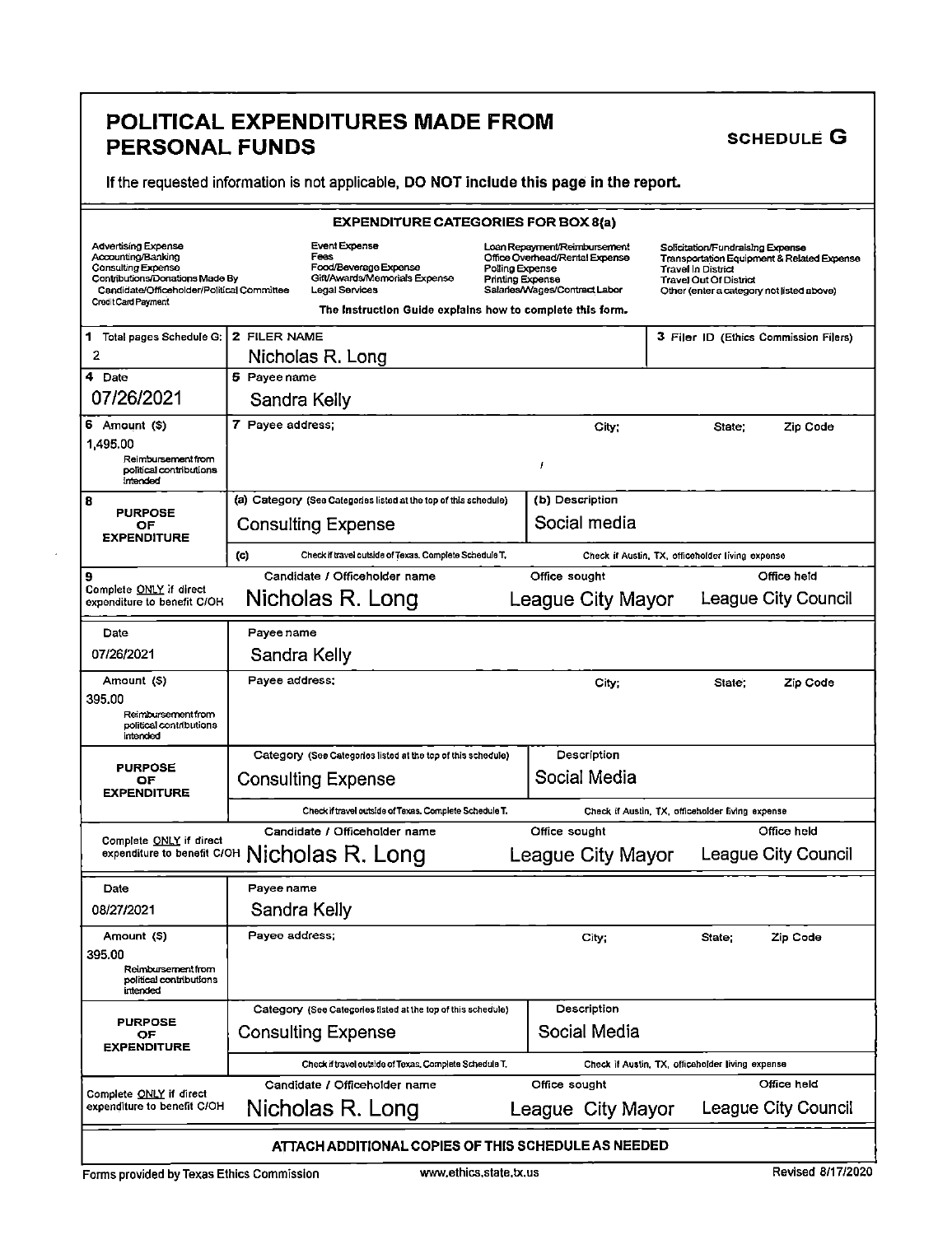## POLITICAL EXPENDITURES MADE FROM SCHEDULE G PERSONAL FUNDS

If the requested information is not applicable, DO NOT include this page in the report.

|                                                                                                                                                                         |                  | <b>EXPENDITURE CATEGORIES FOR BOX 8(a)</b>                                                                                                                     |                                     |                                                                                                 |                                                                                                                                      |                                            |
|-------------------------------------------------------------------------------------------------------------------------------------------------------------------------|------------------|----------------------------------------------------------------------------------------------------------------------------------------------------------------|-------------------------------------|-------------------------------------------------------------------------------------------------|--------------------------------------------------------------------------------------------------------------------------------------|--------------------------------------------|
| Advertising Expense<br>Accounting/Banking<br>Consulting Expense<br>Contributions/Donations Made By<br>Candidate/Officeholder/Political Committee<br>Credit Card Payment |                  | Event Expense<br>Fees<br>Food/Beverage Expense<br>Gift/Awards/Memorials Expense<br>Legal Services<br>The Instruction Guide explains how to complete this form. | Polling Expense<br>Printing Expense | Loan Repayment/Reimbursement<br>Office Overhead/Rental Expense<br>Salaries/Wages/Contract Labor | Solicitation/Fundraising Expense<br><b>Travel In District</b><br>Travel Out Of District<br>Other (enter a category not listed above) | Transportation Equipment & Related Expense |
| 1<br>Total pages Schedule G:                                                                                                                                            | 2 FILER NAME     |                                                                                                                                                                |                                     |                                                                                                 | 3 Filer ID (Ethics Commission Filers)                                                                                                |                                            |
| $\overline{\mathbf{2}}$                                                                                                                                                 | Nicholas R. Long |                                                                                                                                                                |                                     |                                                                                                 |                                                                                                                                      |                                            |
| 4 Date                                                                                                                                                                  | 5 Payee name     |                                                                                                                                                                |                                     |                                                                                                 |                                                                                                                                      |                                            |
| 08/28/2021                                                                                                                                                              | Sandra Kelly     |                                                                                                                                                                |                                     |                                                                                                 |                                                                                                                                      |                                            |
| 6 Amount (\$)<br>200.00<br>Reimbursement from<br>political contributions<br>intended                                                                                    | 7 Payee address; |                                                                                                                                                                |                                     | City;                                                                                           | State:                                                                                                                               | Zip Code                                   |
| 8                                                                                                                                                                       |                  | (a) Category (See Categories listed at the top of this schedule)                                                                                               |                                     | (b) Description                                                                                 |                                                                                                                                      |                                            |
| <b>PURPOSE</b><br>ОF                                                                                                                                                    |                  | <b>Consulting Expense</b>                                                                                                                                      |                                     | Social Media                                                                                    |                                                                                                                                      |                                            |
| <b>EXPENDITURE</b>                                                                                                                                                      | (c)              | Check if travel outside of Texas, Complete Schedule T,                                                                                                         |                                     |                                                                                                 | Check if Austin, TX, officeholder living expense                                                                                     |                                            |
| 9                                                                                                                                                                       |                  | Candidate / Officeholder name                                                                                                                                  |                                     | Office sought                                                                                   |                                                                                                                                      | Office held                                |
| Complete ONLY if direct<br>expenditure to benefit C/OH                                                                                                                  |                  | Nicholas R. Long                                                                                                                                               |                                     | League City Mayor                                                                               |                                                                                                                                      | League City Council                        |
| Date                                                                                                                                                                    | Payee name       |                                                                                                                                                                |                                     |                                                                                                 |                                                                                                                                      |                                            |
| 09/27/2021                                                                                                                                                              | Sandra Kelly     |                                                                                                                                                                |                                     |                                                                                                 |                                                                                                                                      |                                            |
| Amount (\$)<br>620.00<br>Reimbursementfrom<br>political contributions                                                                                                   | Payee address;   |                                                                                                                                                                |                                     | City;                                                                                           | State;                                                                                                                               | Zip Code                                   |
| intended                                                                                                                                                                |                  | Category (See Categories listed at the top of this schedule)                                                                                                   |                                     | Description                                                                                     |                                                                                                                                      |                                            |
| <b>PURPOSE</b><br>OF                                                                                                                                                    |                  | <b>Consulting Expense</b>                                                                                                                                      |                                     |                                                                                                 |                                                                                                                                      |                                            |
| <b>EXPENDITURE</b>                                                                                                                                                      |                  |                                                                                                                                                                |                                     | Website, Social Media, Management                                                               |                                                                                                                                      |                                            |
|                                                                                                                                                                         |                  | Check if travel outside of Texas. Complete Schedule T.                                                                                                         |                                     |                                                                                                 | Check if Austin, TX, officeholder living expense                                                                                     |                                            |
| Complete ONLY if direct<br>expenditure to benefit C/OH                                                                                                                  |                  | Candidate / Officeholder name<br>Nicholas R. Long                                                                                                              |                                     | Office sought<br>League City Mayor                                                              |                                                                                                                                      | Office held<br>League City Council         |
| Date                                                                                                                                                                    | Payee name       |                                                                                                                                                                |                                     |                                                                                                 |                                                                                                                                      |                                            |
| 10/28/2021                                                                                                                                                              | Sandra Kelly     |                                                                                                                                                                |                                     |                                                                                                 |                                                                                                                                      |                                            |
| Amount (\$)<br>620.00<br>Reimbursement from<br>political contributions<br>intended                                                                                      | Payee address;   |                                                                                                                                                                |                                     | City;                                                                                           | State;                                                                                                                               | Zip Code                                   |
|                                                                                                                                                                         |                  | Category (See Categories listed at the top of this schedule)                                                                                                   |                                     | Description                                                                                     |                                                                                                                                      |                                            |
| <b>PURPOSE</b><br>OF<br><b>EXPENDITURE</b>                                                                                                                              |                  | Consulting Expense                                                                                                                                             |                                     | Social Media, Website, Management                                                               |                                                                                                                                      |                                            |
|                                                                                                                                                                         |                  | Check if travel outside of Texas, Complete Schedule T,                                                                                                         |                                     |                                                                                                 | Check if Austin, TX, officeholder living expense                                                                                     |                                            |
| Complete ONLY if direct                                                                                                                                                 |                  | Candidate / Officeholder name                                                                                                                                  |                                     | Office sought                                                                                   |                                                                                                                                      | Office held                                |
| expenditure to benefit C/OH                                                                                                                                             |                  | Nicholas R. Long                                                                                                                                               |                                     | League City Mayor                                                                               |                                                                                                                                      | League City Council                        |
|                                                                                                                                                                         |                  | ATTACH ADDITIONAL COPIES OF THIS SCHEDULE AS NEEDED                                                                                                            |                                     |                                                                                                 |                                                                                                                                      |                                            |